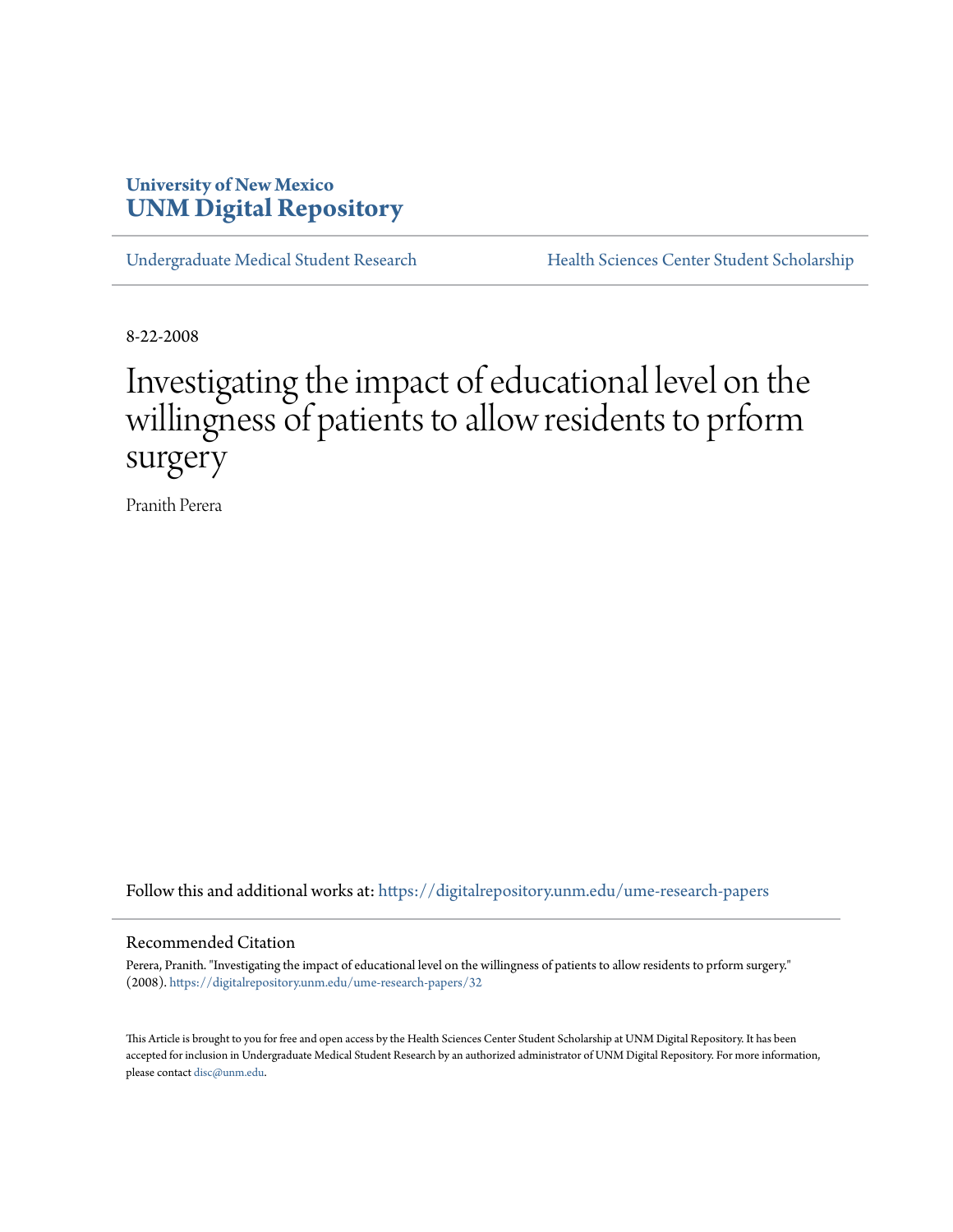## **INVESTIGATING THE IMPACT OF EDUCATIONAL LEVEL ON THE**

## **WILLINGNESS OF PATIENTS TO ALLOW RESIDENTS TO PERFORM SURGERY.**

PRANITH PERERA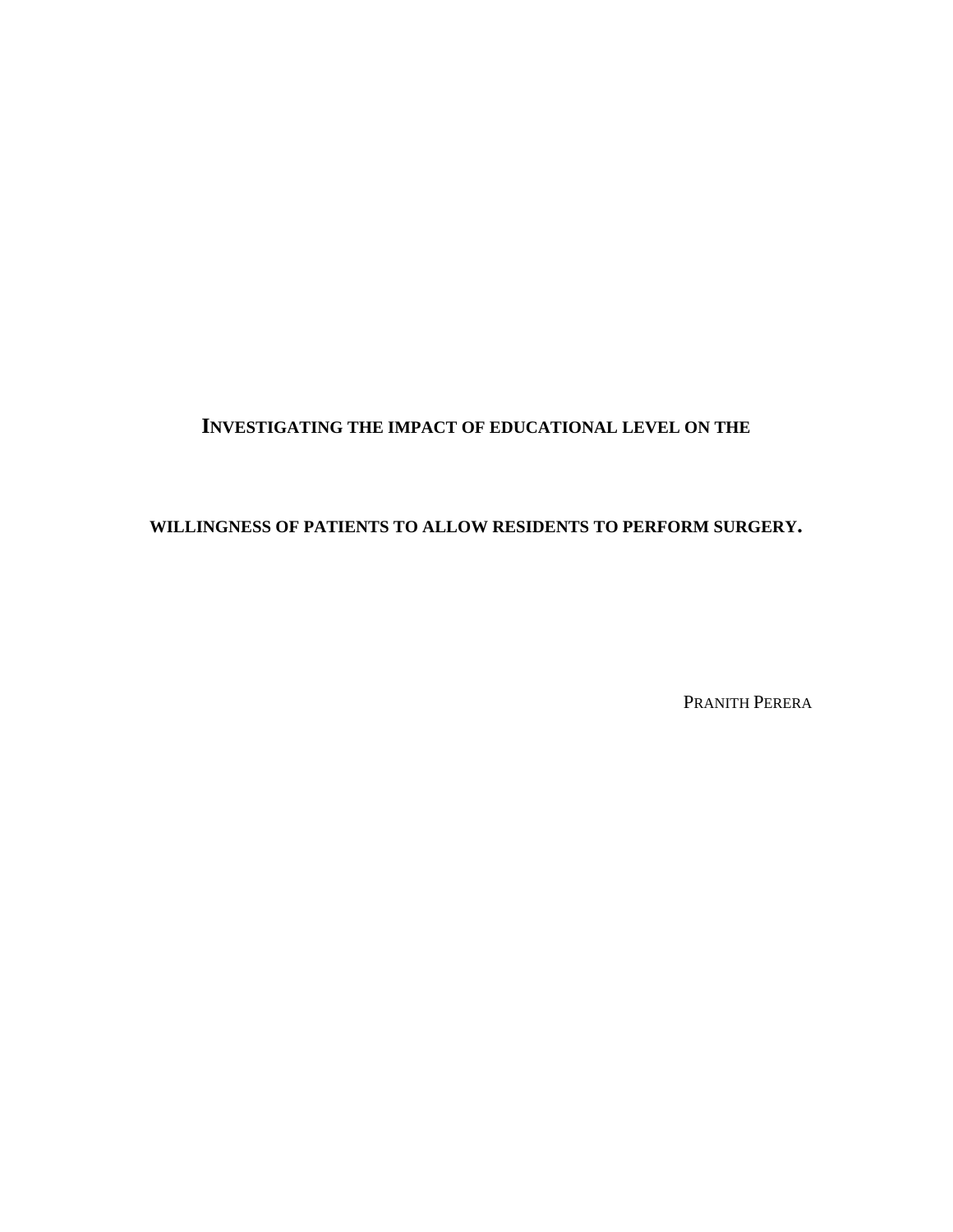#### **Abstract**

*Objective:* To explore if previously reported discrepancies, between educational level and comprehension of informed consent, affects the end outcome of voluntarism for surgery performed by a resident.

*Methods:* Questionnaires were distributed to female patients at an outpatient Women's health clinic at a University Hospital. Patients were questioned using a 10 point scale (0 indicating not comfortable, 10 indicating the very comfortable) on their comfort levels with having surgery performed on them by a resident who was consistently supervised, supervised during important steps only, minimal supervision with attending in close proximity. Additionally patients were asked to about their level of education (Less than elementary, Elementary, Middle School, High School, Some College, 2 Year Degree, 4 year Degree, Post-Graduate). The collected surveys were then analyzed using simple linear regression to determine if there was a correlation between the reported comfort levels and level of education.

*Results:* 136 patients completed the questionnaire to determine comfort levels and level of education. Analysis showed that reported levels of comfort showed no statistically significant correlation with level of education.

*Conclusion:* A lower level of education did not contribute to the level of comfort reported by a patient on receiving surgery from a resident under decreasing levels of supervision.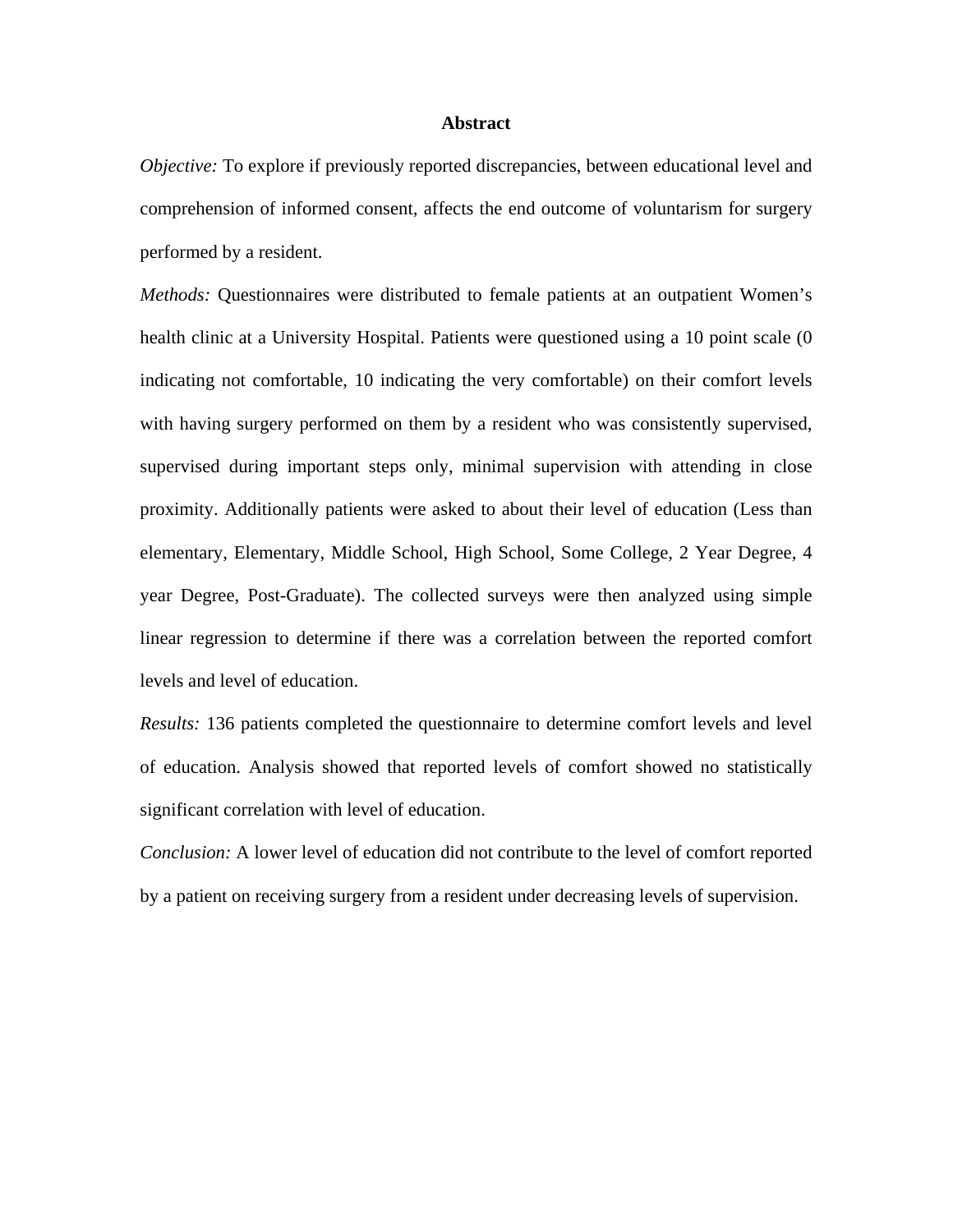#### **Introduction**

The process of informed consent was first established by the Belmont Report in 1979, a report conducted by the National Commission for the Protection of Human Subjects of Biomedical and Behavioral Research.<sup>[1](#page-15-0)</sup> The Belmont Report requires that "respect for persons incorporates at least two ethical convictions: first, that individuals should be treated as autonomous agents, and second, that persons with diminished capacity are entitled to protection."<sup>[2](#page-15-1)</sup> The validity of the informed consent (IC) relies on physician and patient establishing voluntarism, understanding and autonomy with regards to studies and procedures.<sup>[3](#page-15-1)</sup> The importance of establishing a merited IC is something that has been studied in the realms of ethical and legal issues<sup>[4](#page-15-1)</sup>. As such several limitations of the consenting procedure have been identified and discussed at length.<sup>[5](#page-15-1)</sup>,  $6$  An important factor that has been identified as a potential barrier against the validity of the consent process is the subject's or patient's education level.<sup>[7](#page-15-1),[8](#page-15-1)</sup> Studies have shown that patients with a lower educational level (below high school) are more likely to score poorly on comprehension scores of IC content; physicians have also scored poorly in acknowledging such disparities during the consenting process.  $9,10$  $9,10$  $9,10$ 

<span id="page-3-0"></span>The implications of such disparities need to be further examined to see if they play a greater role in the ultimate decision of a patient to accept a physician's involvement in performing his/her surgery. Patients of a lower educational level, examined as below high-school and college in different studies, have shown a lower understanding of the academic hierarchy specifically with the terms 'intern' and 'resident' and their corresponding experience.  $\frac{11,12,13}{11}$  $\frac{11,12,13}{11}$  $\frac{11,12,13}{11}$  $\frac{11,12,13}{11}$  $\frac{11,12,13}{11}$  $\frac{11,12,13}{11}$  $\frac{11,12,13}{11}$  As such it is important to establish if a patient's educational level plays a role in the decision making process of undergoing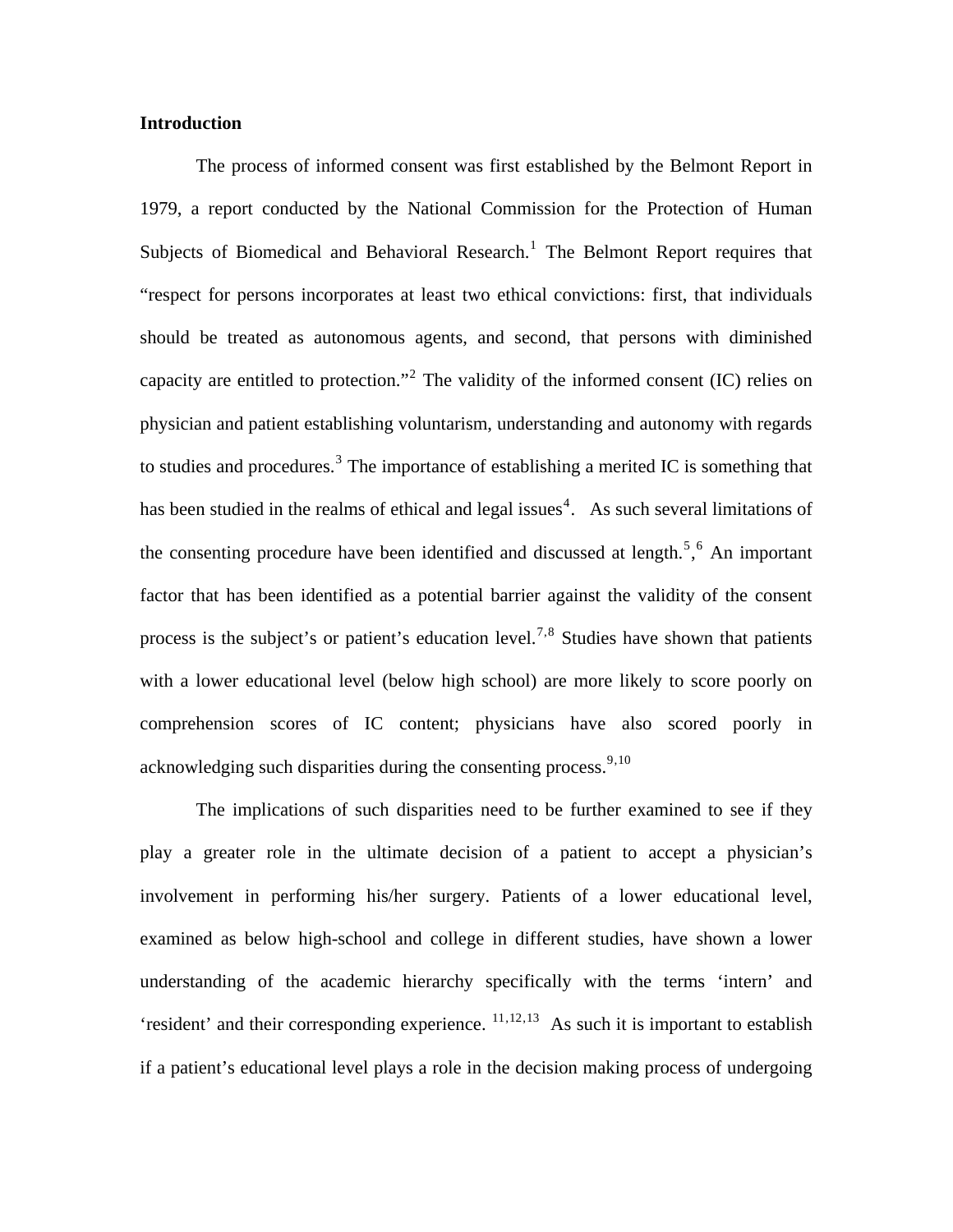surgery performed by a resident. We constructed a study to determine if a lower educational level affected the level of comfort a patient would have to undergo surgery performed by a resident under decreasing levels of attending supervision.

#### **Methods**

#### *Experimental Design*

 This study was a descriptive, correlation design that used a questionnaire survey administered to female patients at an outpatient Women's health clinic at University Hospital in Albuquerque. The clinic is staffed by academically-based obstetrics and gynecology attendings, fellows, residents and interns. During a period of 5 months patients were approached, during their physician's visit, by the clinic nurses, to participate in a questionnaire. All Patients were 18 years or older, able to read English, with or without a history of a prior surgical procedure of any kind. Children under the age of 18 and women who were unable to read English were excluded.

Approval for the study was obtained from the Institutional Review Board.

#### *Questionnaire*

 Participants were asked 34 questions [Appendix A] which explored their educational level, experience with surgery and the consenting process as well as their level of comfort on the level of supervision a resident receives during the surgical procedure. Demographic data on age, level of education (less than elementary, elementary, middle school, high school, some college, 2 year college, 4 year college and post-graduate) and profession were collected.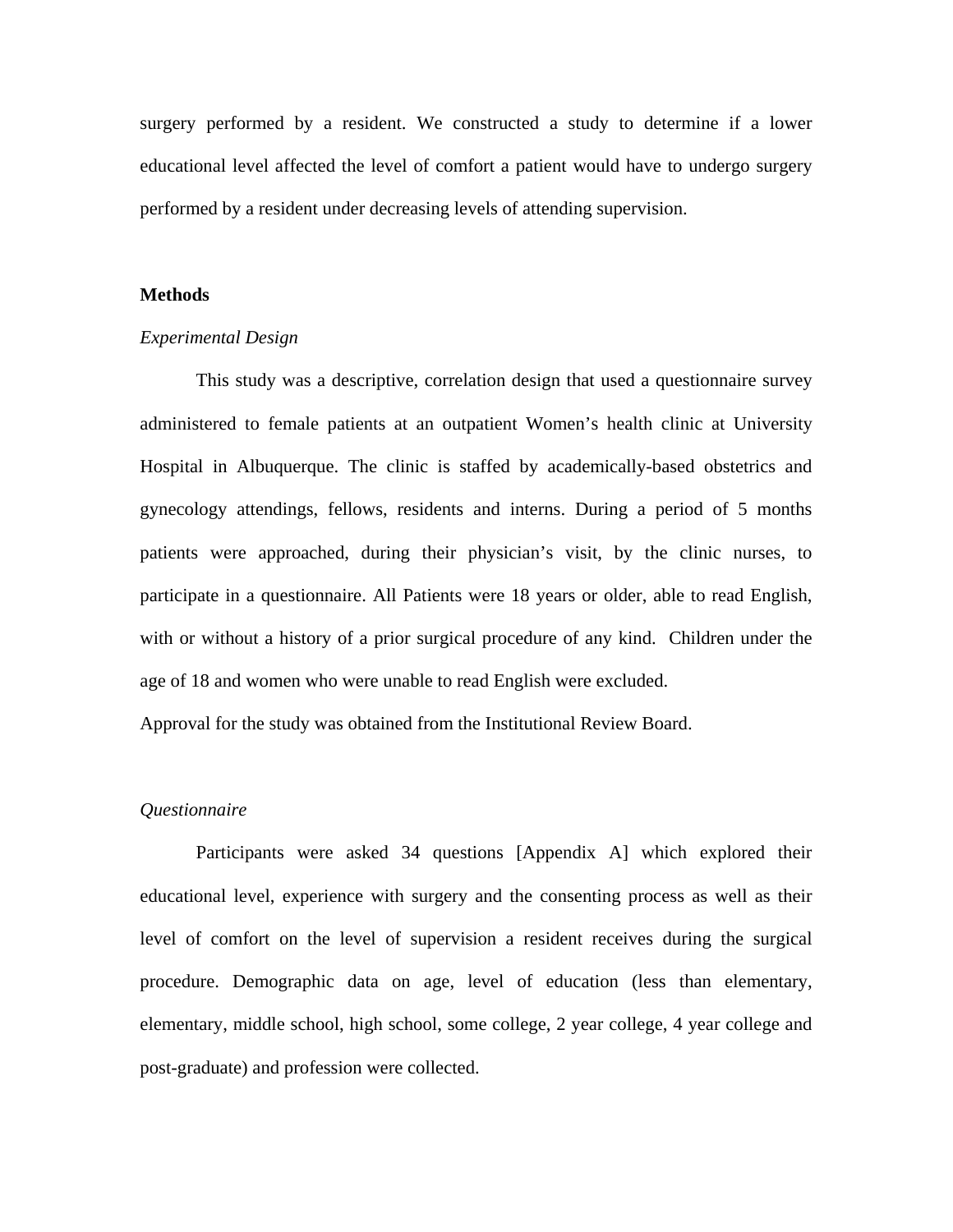Participants were given a 10-point scale (0 indicating completely comfortable and 10 indicating extremely uncomfortable) to indicate their level of comfort with surgical procedures performed by a resident under complete supervision, supervision during critical steps and minimal supervision with an attending within proximity should complications arise. A 10-points scale was also used to collect data concerning views held on their surgeon's characteristics and a 3-point scale was used to explore what information participants believed would be helpful during a consenting procedure. Such ancillary data was obtained to be used in a different study further investigating the role of informed consent from a patient's perspective.

 Items in the questionnaire were discussed with the research team and informally discussed with the nursing team prior to its distribution.

#### *Description of study participants*

 A total of 140 female patients participated in the questionnaire with an age range of 18 – 83, average age 49.8 years [See table 1]. Out of the 140 participants, 1 participant did not enter any information regarding the level of education; thus the remaining 139 participants showed a range of education varying from 3 years (less than elementary) to 19 years (post-graduate) with an average of 13 years of education. 125 of the 140 participants had a history of surgery prior to the questionnaire administration, with the median surgery type being gynecological [See graph 1]. Out of the 125 participants who reported a prior history of surgery, the mean length of time passed since the last surgery was 105 months (Range 0.38m – 600m).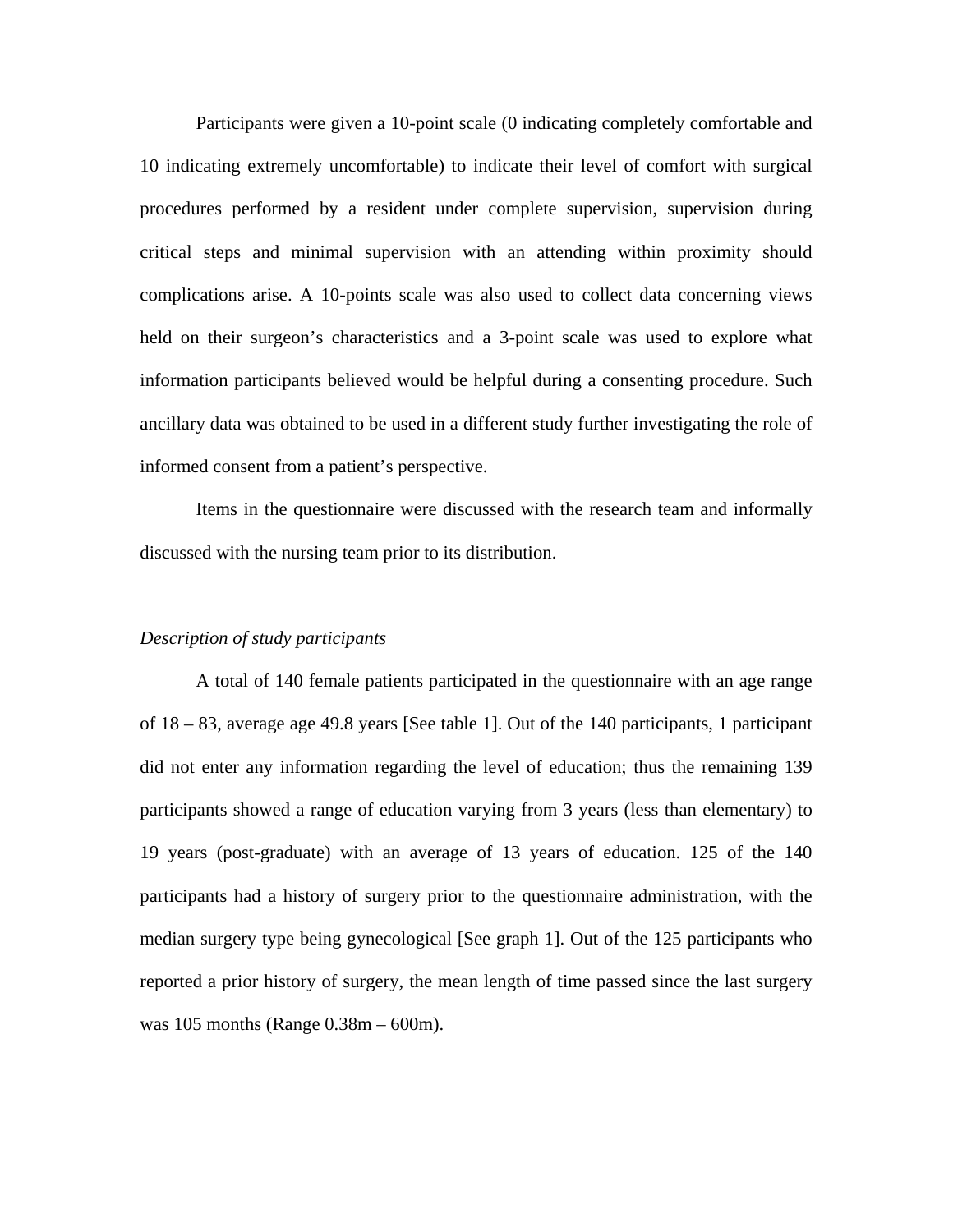#### *Statistical Analysis*

 Statistical analyses statistics were performed using Statgraphics Plus for Windows Version 4.1. All categorical variables were evaluated using counts and proportions. Descriptive statistics included ranges, means, 95% confidence intervals using a Type I error rate of 0.05 (two-tailed significance). Categorical variables were evaluated using counts and proportions; numeric variables were evaluated using standard summary statistics. The relationship between education level and response to the 3 comfort items on the survey instrument were evaluated using simple linear regression.

#### **Results**

 Of the 140 questionnaires returned, 136 showed completed sections for the comfort level portion of the questionnaire (four questionnaires showed blank sections). Comfort levels reported for study participants showed a decrease in mean response values for undergoing surgery by residents under the decreasing levels of supervision [See table 2]. Study participants showed a decrease in their level of comfort with a corresponding decrease in the level of supervision of the resident by the attending [See graphs 2]. A simple linear regression showed that educational level was not strongly related to the comfort scores regarding surgical residents who were supervised closely (Correlation Coefficient -0.09,  $p = 0.32$ ); supervised during important steps only (Correlation Coefficient 0.01,  $p = 0.88$ ); minimal supervision (Correlation Coefficient 0.01,  $p = 0.90$ ). [See table 3]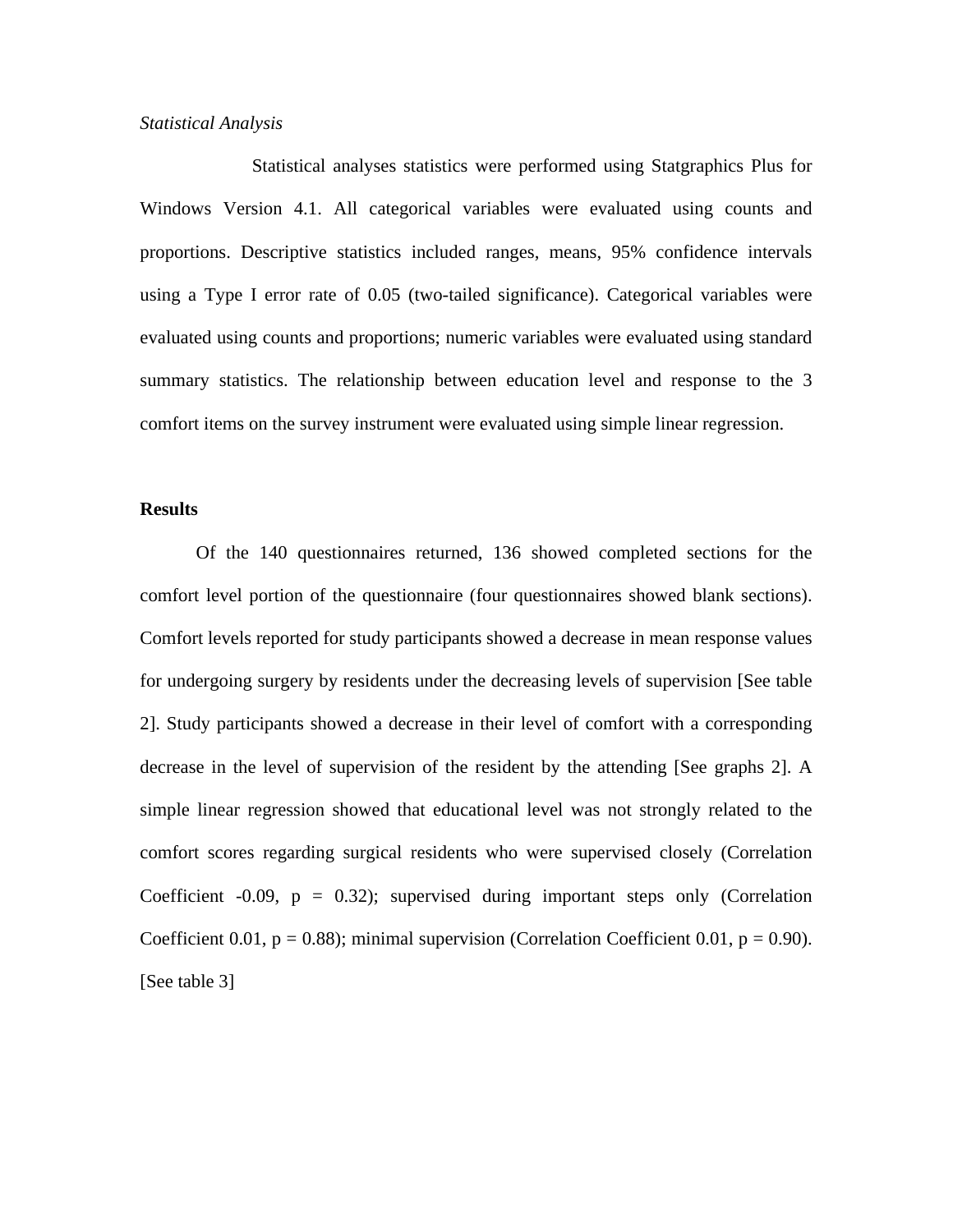#### **Discussion**

Our study showed that level of education did not bear any relationship with a patient's comfort level in undergoing surgery performed by a resident under decreasing levels of supervision. We found that a patient's level of education had no impact on the response to the three hypothetical situations of undergoing surgery with a resident who is consistently supervised, moderately supervised (attending present for important steps) and minimally supervised (attending is within close reach of the OR). We found that the end outcome of voluntarism does not differ based on a patient's educational level. This is in contrast to another study investigating the relationship between patient education level and comfort levels with regards to emergency room procedures performed by emergency medicine residents. These investigators showed that patients of a higher educational level (defined as greater than high school) were more likely to participate in the clinical teaching process than their lower education level counterparts.<sup>13</sup>

 Informed consent is dependent on the clinician to determine that the patient has both voluntarism and understanding of information presented.<sup>[14](#page-15-1),[15](#page-15-1)</sup> It has been established that perceptions of the consenting content can vary based on a patient's educational level. $8$  Over-endorsement of IC content, decreased participation with the autonomy role has been reported in patients who report lower educational levels; thus demonstrating concern with the integrity of the consenting process.<sup>[16](#page-15-1)</sup> The construct of understanding is also expounded in the clinical teaching environment. Studies have shown that once informed of the various experience levels there is a statistically significant increase in the reluctance of patients to participate in the resident's clinical teaching.<sup>[17](#page-15-1)</sup> Educational level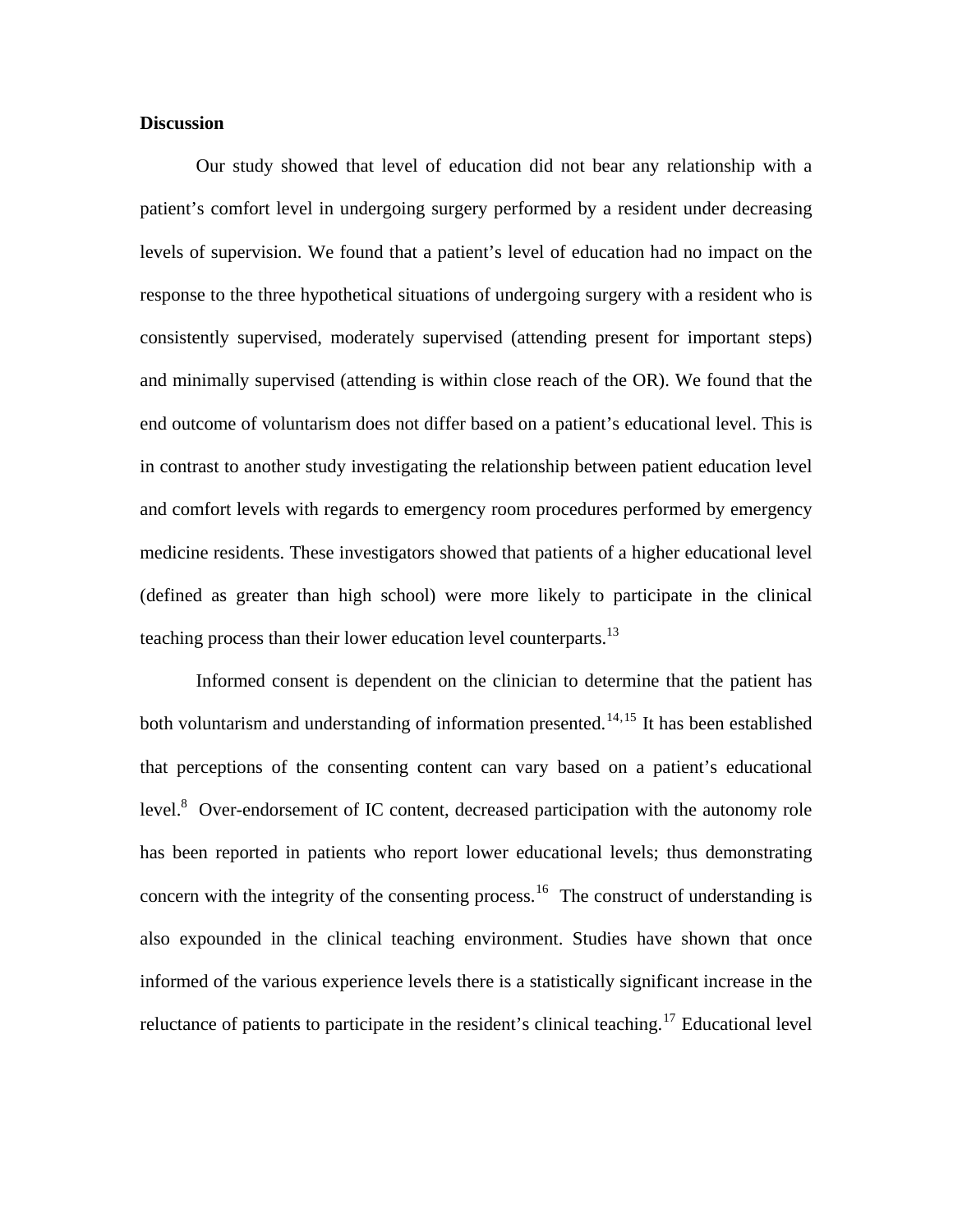has thus far been implicated on several levels as an important determinant in the intact process of informed consent.<sup>[7](#page-3-0)</sup>

 It is important to establish that in spite of these discrepancies, the concept of voluntarism still remains intact. Our findings do not abdicate the responsibility of a physician to ensure that adequate comprehension exists during the consenting process; an IC decision, though, should not be deemed irrelevant based solely on a patient's educational level. Such action would impede a patient's autonomy and thus impede the IC process as determined by the Belmont report. Additional studies need to be pursued to determine if other factors that are associated with but still external to level of education, such as literacy, are likely to impact voluntarism and informed consent.

#### *Study Limitations*

Our data was limited to women in which a majority (125/140) had a history of surgery prior to the study. It is feasible that the additional experience of undergoing surgery would factor in the decision to undergo a further surgery under the guise of a resident. An additional study including patients who had not undergone surgery would be necessary to ensure that surgery experience did not affect response scores. Study participants were also screened for English literacy. The concept of illiteracy and informed consent has been examined in studies pertaining to cancer therapies and education, however very little data is available concerning a possible effect on surgical consenting.[18](#page-15-1) Our studied population also showed a skew towards a higher level of education and thus a bell curve distribution pattern was not observed. Such distribution however, when accounted for, would not show any statistical change in p-values.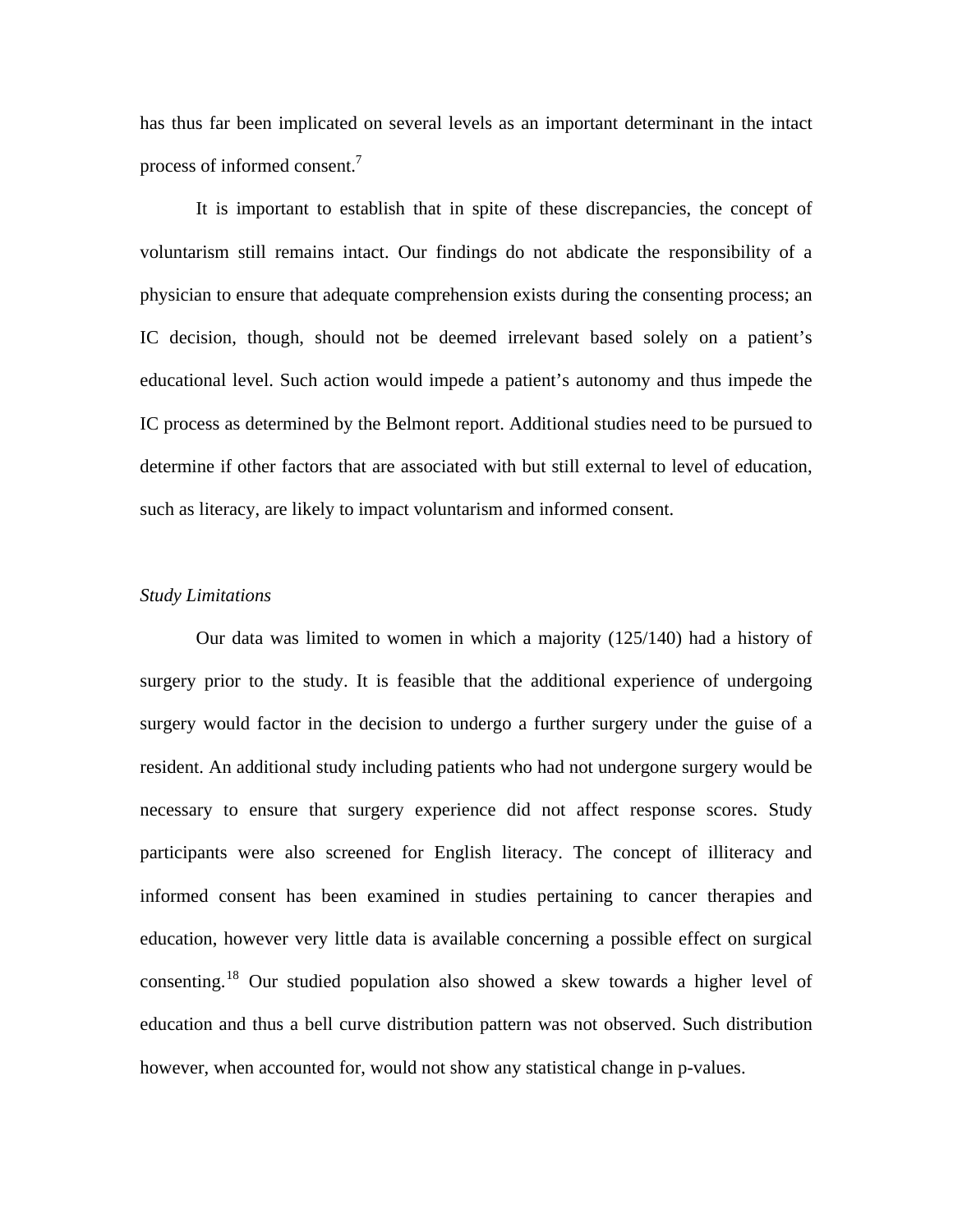### **Conclusion**

Participants in our study reported a decrease in comfort level when undergoing surgery with a resident under decreasing levels of supervision. Level of education did not show any statistically significant correlation with reporting of comfort levels of undergoing surgery performed by a resident with decreasing levels of supervision.

Further studies would need to be performed to determine if the same conclusion can be reached for patients with literacy issues as well as those who have not undergone prior surgery.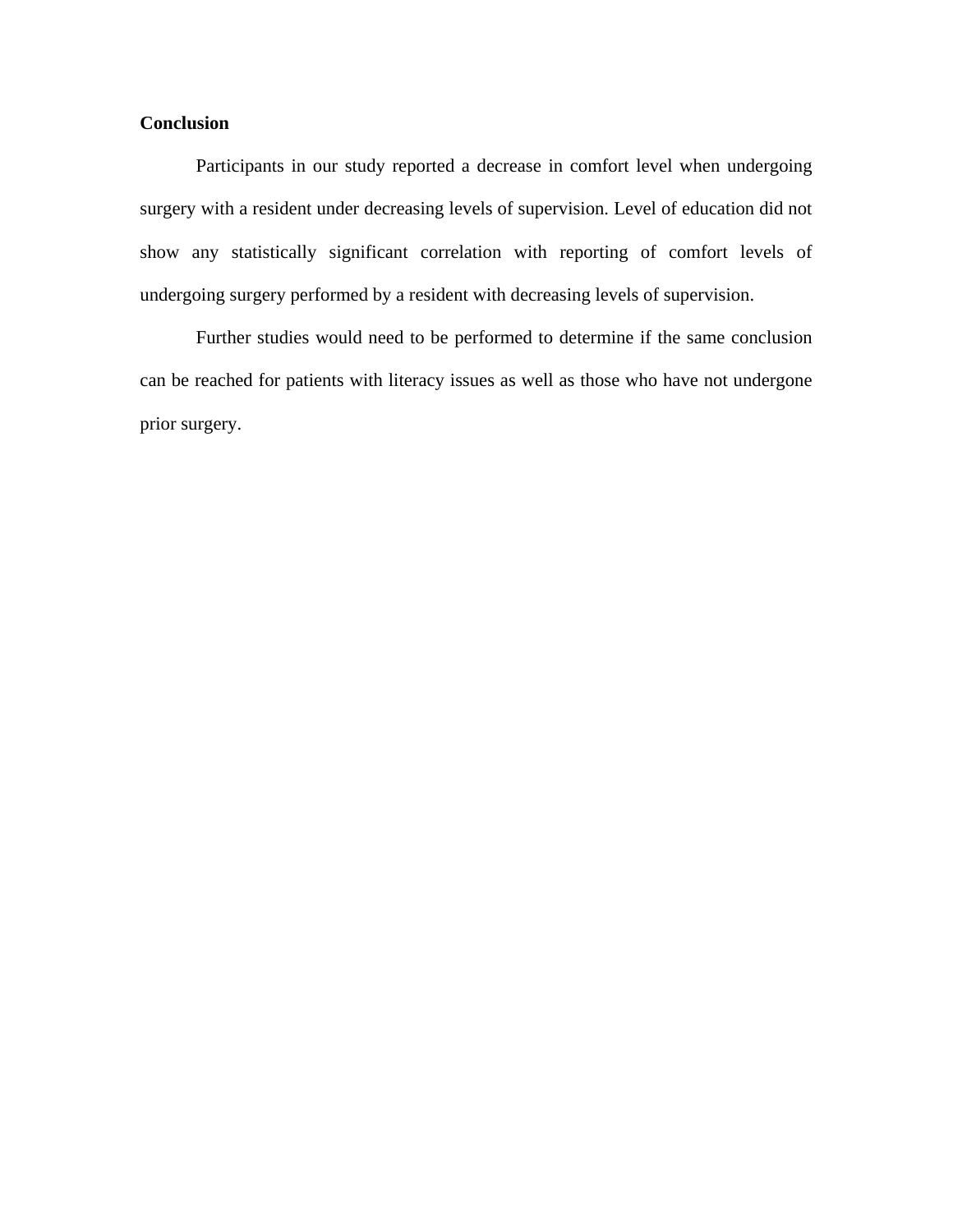## **Tables**

| $\left[1000, 1, 10000, 1000, 1000, 1000, 1000, 1000, 1000, 1000, 1000, 1000, 1000, 1000, 1000, 1000, 1000, 1000, 1000, 1000, 1000, 1000, 1000, 1000, 1000, 1000, 1000, 1000, 1000, 1000, 1000, 1000, 1000, 1000, 1000, 1000, 100$<br>Age (years) |               |
|--------------------------------------------------------------------------------------------------------------------------------------------------------------------------------------------------------------------------------------------------|---------------|
|                                                                                                                                                                                                                                                  |               |
| Mean (SD)                                                                                                                                                                                                                                        | 49.8 $(16.1)$ |
| Median                                                                                                                                                                                                                                           | 50            |
| Range                                                                                                                                                                                                                                            | 18-83         |
| Ethnicity                                                                                                                                                                                                                                        | $n$ (%)       |
|                                                                                                                                                                                                                                                  |               |
| American Indian                                                                                                                                                                                                                                  | 4(0.03)       |
| Asian                                                                                                                                                                                                                                            | 2(0.01)       |
| <b>Black</b>                                                                                                                                                                                                                                     | 3(0.02)       |
| Pacific Islander                                                                                                                                                                                                                                 | 0(0)          |
| White (Non-Hispanic)                                                                                                                                                                                                                             | 69 (0.49)     |
| Hispanic                                                                                                                                                                                                                                         | 56(0.40)      |
| Other                                                                                                                                                                                                                                            | 6(0.04)       |
| Education (Years of Education)                                                                                                                                                                                                                   | $n$ (%)       |
|                                                                                                                                                                                                                                                  |               |
| Mean (years)                                                                                                                                                                                                                                     | 13            |
| No Response                                                                                                                                                                                                                                      | 1(0.07)       |
| Less than Elementary (3)                                                                                                                                                                                                                         | 1(0.07)       |
| Elementary School (6)                                                                                                                                                                                                                            | 0(0)          |
| Middle School (8)                                                                                                                                                                                                                                | 7(0.05)       |
| High School (12)                                                                                                                                                                                                                                 | 41 $(0.29)$   |
| Some College, no degree (13)                                                                                                                                                                                                                     | 32(0.23)      |
| 2 year College (14)                                                                                                                                                                                                                              | 11(0.08)      |
| 4 year College (16)                                                                                                                                                                                                                              | 23(0.16)      |
| Post Graduate Degree (19)                                                                                                                                                                                                                        | 23(0.16)      |
| Previous Surgery                                                                                                                                                                                                                                 | $n$ (%)       |
|                                                                                                                                                                                                                                                  |               |
| Yes                                                                                                                                                                                                                                              | 118 (97)      |
| N <sub>o</sub>                                                                                                                                                                                                                                   | 4(3)          |

[Table 1: Demographic data of study participants]

| [Table 2: Descriptive statistics for comfort scores reported by study participants on |  |
|---------------------------------------------------------------------------------------|--|
| surgery performed by residents under varying levels of supervision]                   |  |

| <b>Level of</b>                                                            | n   | <b>Median</b> | <b>Quartiles</b> | Range        | <b>Mean (SD)</b> |
|----------------------------------------------------------------------------|-----|---------------|------------------|--------------|------------------|
| <b>Supervision</b>                                                         |     |               |                  |              |                  |
| Resident operates<br>under the<br>attending's<br>consistent<br>supervision | 136 | 6             | 4.0, 8.0         | $0.0 - 10.0$ | 5.8(3.09)        |
| Resident operates<br>with attending<br>present for<br>important steps      | 136 |               | 2.0, 6.0         | $0.0 - 10.0$ | 4.4(3.10)        |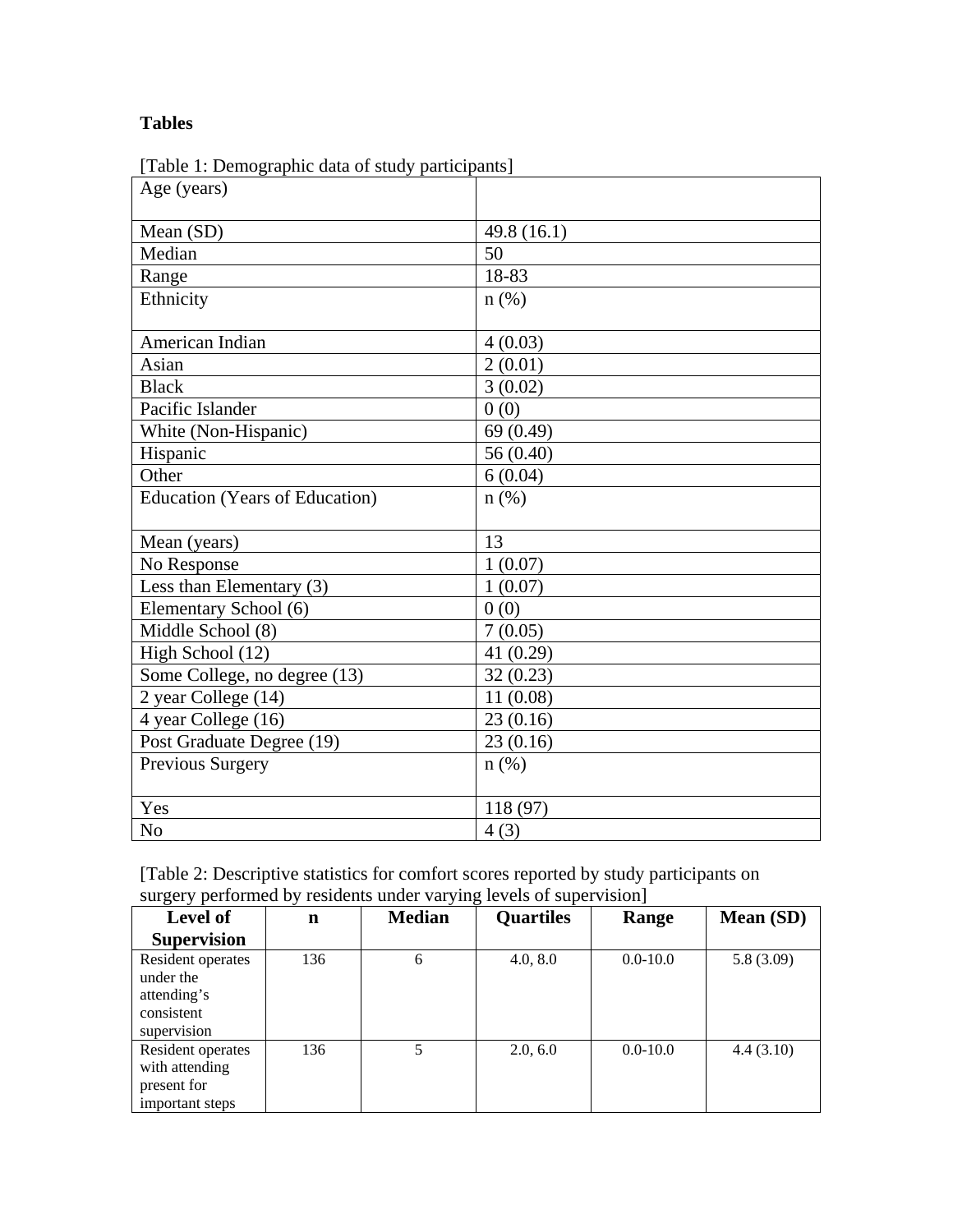| Resident operates  | 136 | 0.0.3.0 | $0.0 - 10.0$ | 2.0(2.69) |
|--------------------|-----|---------|--------------|-----------|
| under minimal      |     |         |              |           |
| supervision with   |     |         |              |           |
| attending close by |     |         |              |           |

[Graph 1: Breakdown of previous surgeries] **Note: Abdominal surgery includes hernia repair, abdominal wall repair only** 



[Graphs 2: Comfort scores for surgery performed by residents under varying levels of supervision]

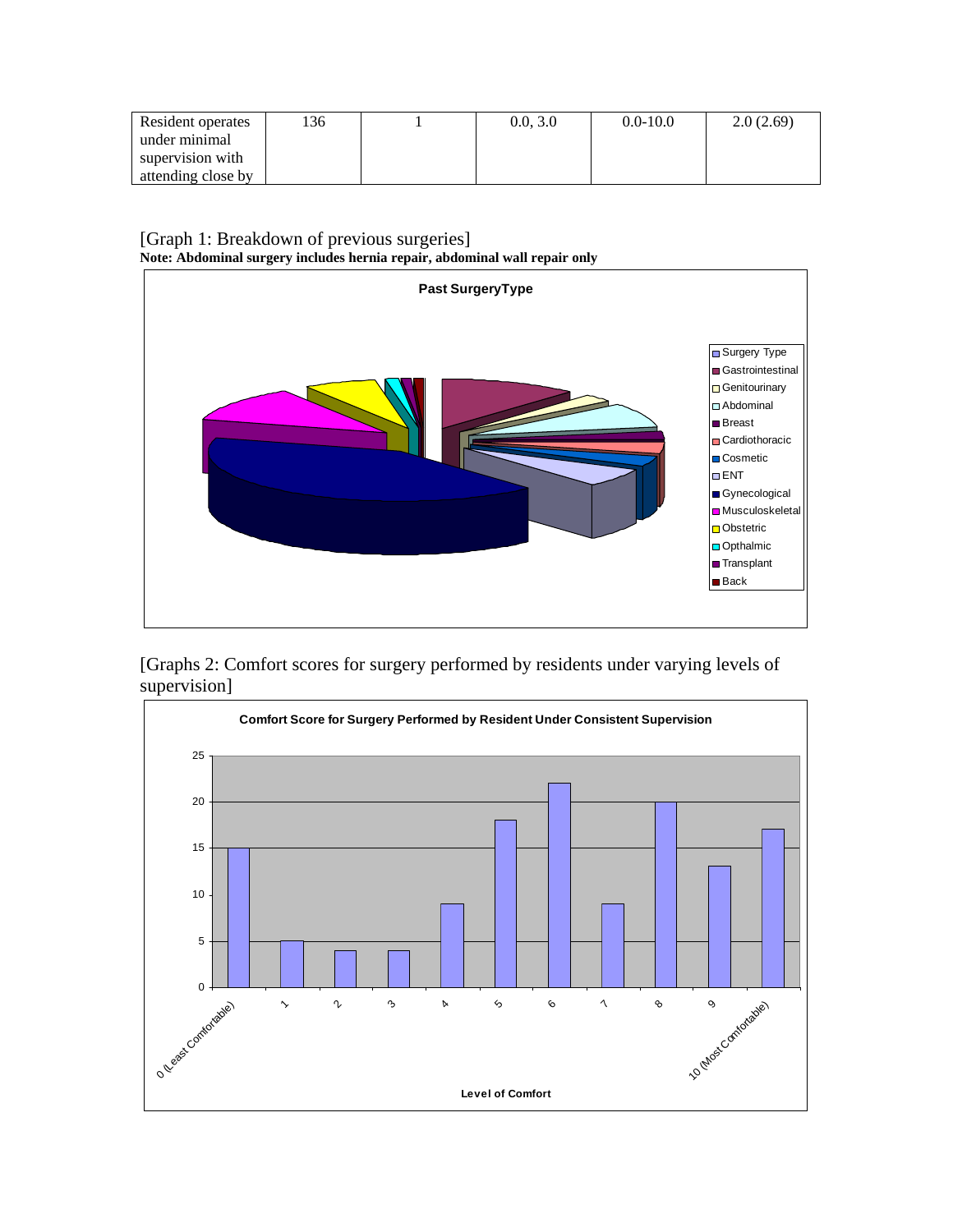

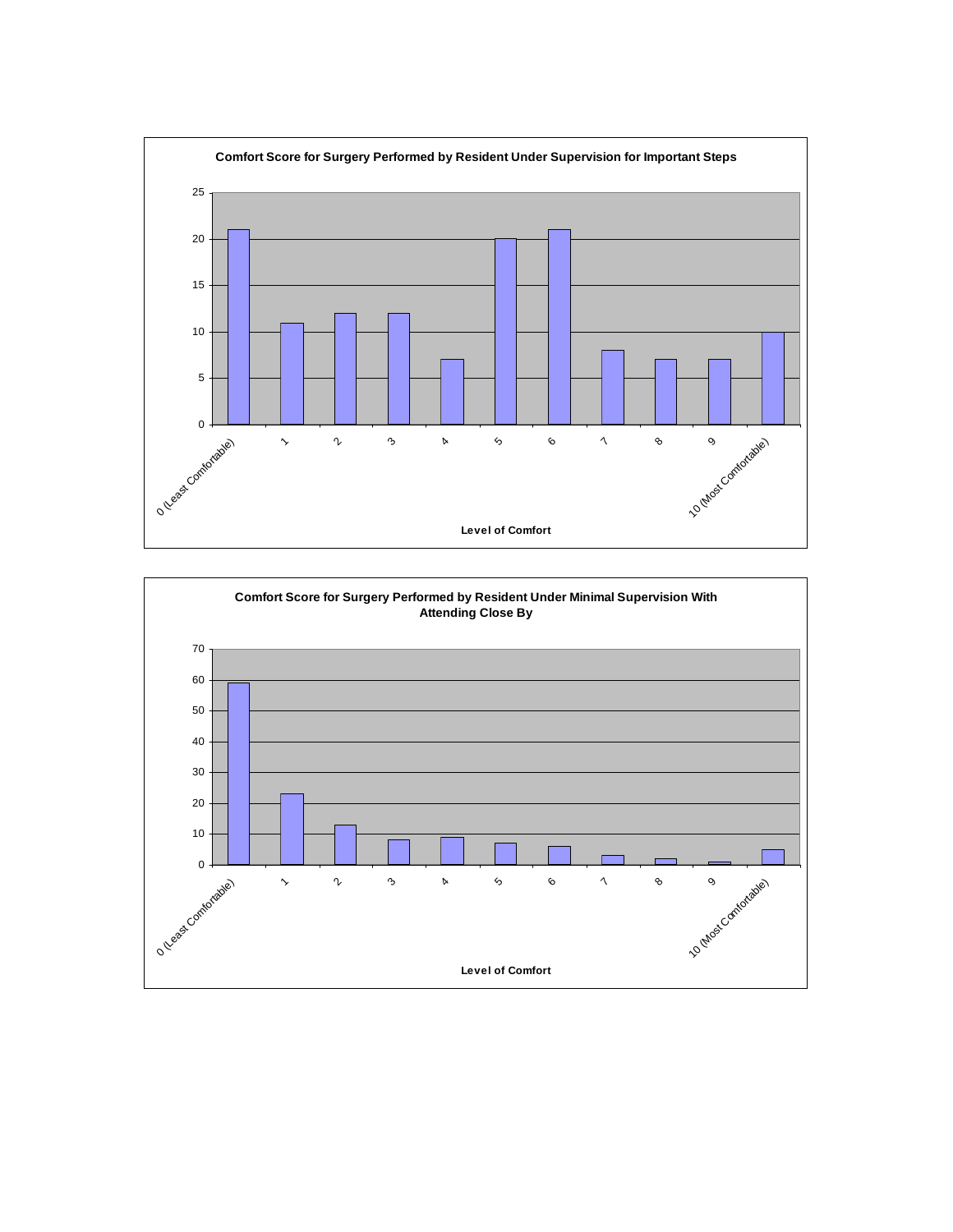|                                                                                   |                          | [Table 3: Correlation between Educational Level and Comfort Scores] |                   |
|-----------------------------------------------------------------------------------|--------------------------|---------------------------------------------------------------------|-------------------|
| <b>Item</b>                                                                       | <b>Supervision level</b> | <b>Correlation Coefficient</b>                                      | p-value           |
| <b>Resident Operating,</b><br><b>Attending Outside OR</b>                         | least                    | $-0.09$                                                             | 0.32              |
| <b>Resident Operating,</b><br><b>Supervision during</b><br><b>Important Steps</b> | medium                   | 0.01                                                                | 0.88              |
| <b>Resident Operating,</b><br><b>Attending Supervising</b><br><b>Closely</b>      | most                     | 0.01                                                                | 0.90 <sub>1</sub> |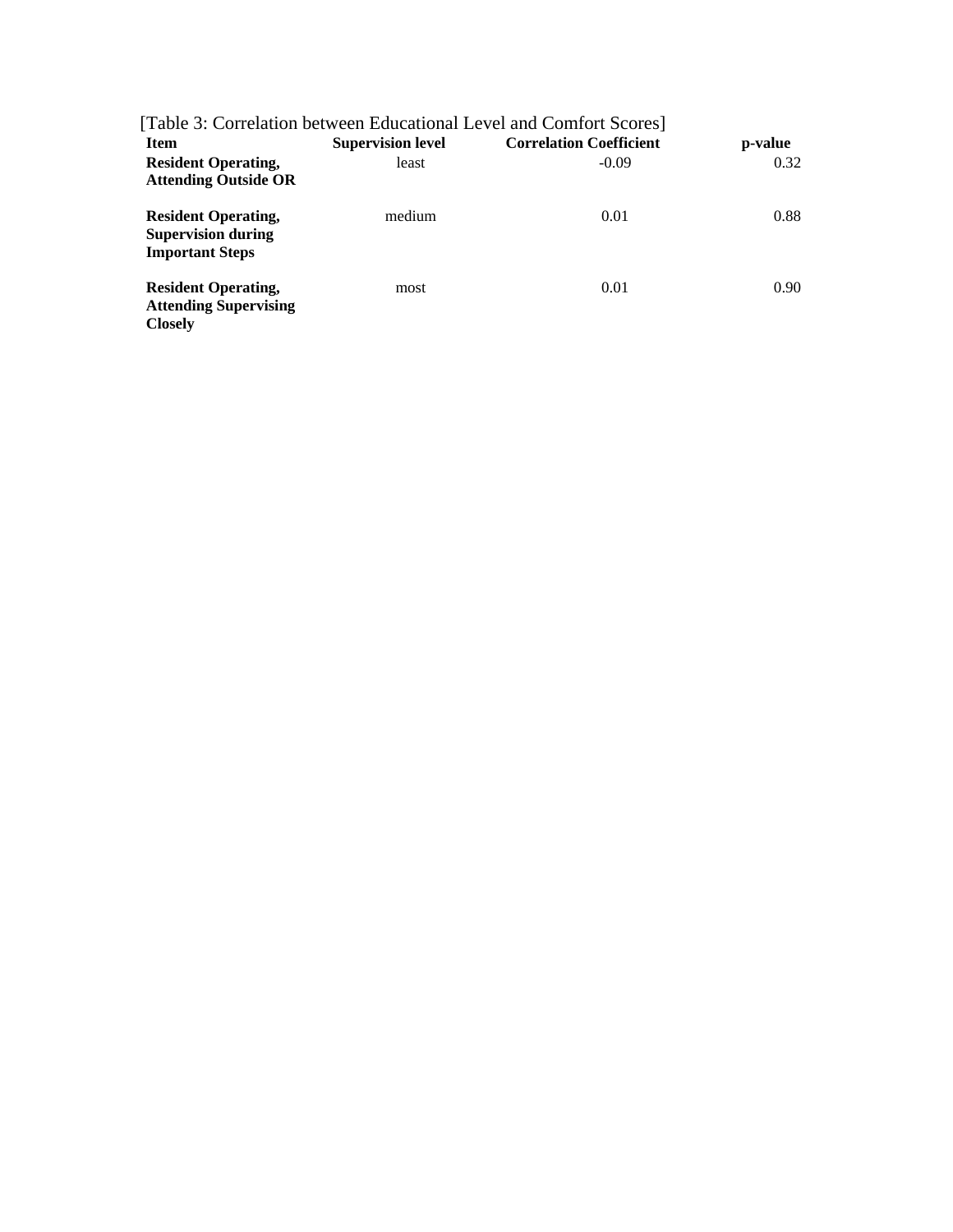**Appendix A** 

**[Please see attached Questionnaire]**